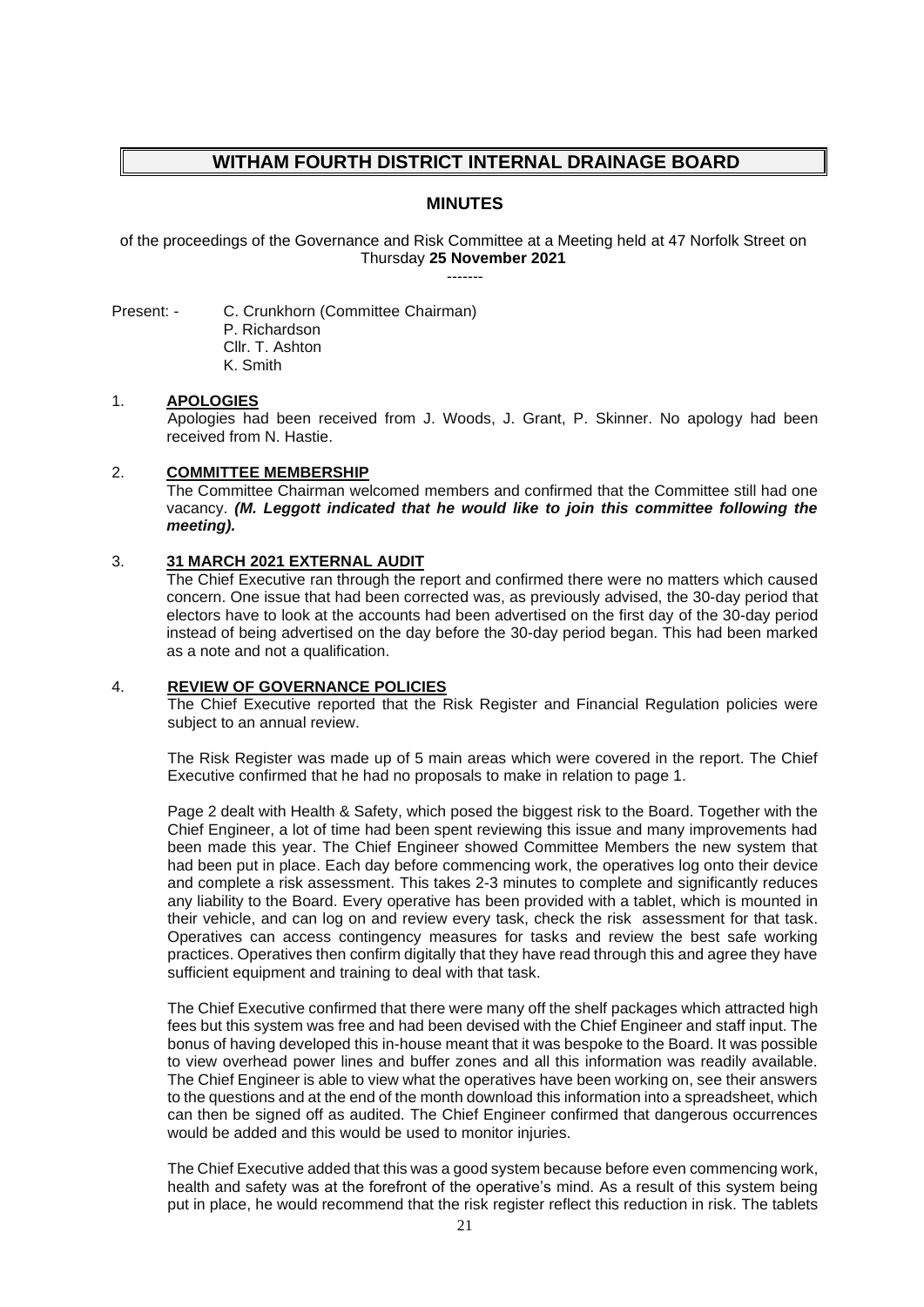had been purchased from the EE asset fund and could be used with EE and Vodafone network coverage. The Chief Executive confirmed that this was a massive step forward for the Board and that to the best of his knowledge no other Board was doing this.

| T. Ashton | - confirmed this was a credit to the Board and asked as this was<br>based upon Microsoft Teams whether other Boards would be able to<br><i>utilise it?</i> The Chief Executive confirmed that other Boards could use<br>Microsoft Teams but that he was not minded to share this actual<br>product with other Boards for free, bearing in mind the length of time<br>spent by                        |
|-----------|------------------------------------------------------------------------------------------------------------------------------------------------------------------------------------------------------------------------------------------------------------------------------------------------------------------------------------------------------------------------------------------------------|
|           | himself and the Chief Engineer developing it.                                                                                                                                                                                                                                                                                                                                                        |
| T. Ashton | - asked if the Board could licence it and charge other Boards for it?<br>The Chief Engineer confirmed that the system was available to other<br>Boards but the content of it is all information entered by the Chief<br>Engineer and had been very time consuming. The Chief Executive<br>added that if other Boards were interested then perhaps training<br>sessions could be offered at a charge. |
| T. Ashton | - would support promoting this via ADA.                                                                                                                                                                                                                                                                                                                                                              |

The Chief Engineer confirmed that this was only the start and that there were plans afoot to use the tablet for asset condition. The operatives fully supported this development as it assists them to do the job. The Chief Engineer confirmed that there was a robust risk assessment policy supporting this process and it covered the largest health and safety risks. The other strength is that if there were an incident then the system could be checked. If a risk assessment had been completed the onus was on the Board but if no risk assessment had been completed the onus was on the individual.

The Chief Executive suggested reducing the risk level and to list the new controls in place. The Chief Engineer confirmed he would show the system to the Board at the meeting on  $8<sup>th</sup>$ December.

The Committee Chairman asked if the members were prepared to approve the changes to the policy and to recommend to the Board to adopt the changes. There was a show of hands and it was agreed

Risk Area 3 related to financial matters and the Auditor had confirmed this was very good and the highest level of assurance had been given. The Board were at no risk financially.

Risk Area 4 was in relation to the Boards IT Networks and the risk of cyber-attacks. This year the Board had had to endure a 39% increase in insurance premiums. Insurance in respect of cyber-attacks was costly and had not been purchased this year. However, this was something for Board referral.

*T. Ashton - asked if the systems were vulnerable?* The Chief Executive confirmed that our suppliers do provide us with cyber virus cover and they are very efficient at contacting us in light of any new possible threat*. All staff had received training in recognising suspicious e-mails.*

The Vice-Chairman confirmed that the size of the insurance premium needed to be weighed up against the risk.<br> $K.$  Smith

*K. Smith - asked what information could be lost?* The Chief Executive confirmed That we hold Rate-payers information but with ransomware attacks, the risk would be that we could not access the information and have to pay a ransom. However, all work is backed up daily and a disaster recovery procedure is in place.

The internet is used to access our banking application. The Chief Executive said that he would obtain an up-to-date quotation for the insurance and would take it to the Board in December.

*K. Smith - asked how much a new system would cost?* The Chief Executive confirmed that this would be the price of a new server rack.

The Chairman added that there was a good level of protection in place as the data was backed up daily and stored on individual back up cassettes in the strongroom.